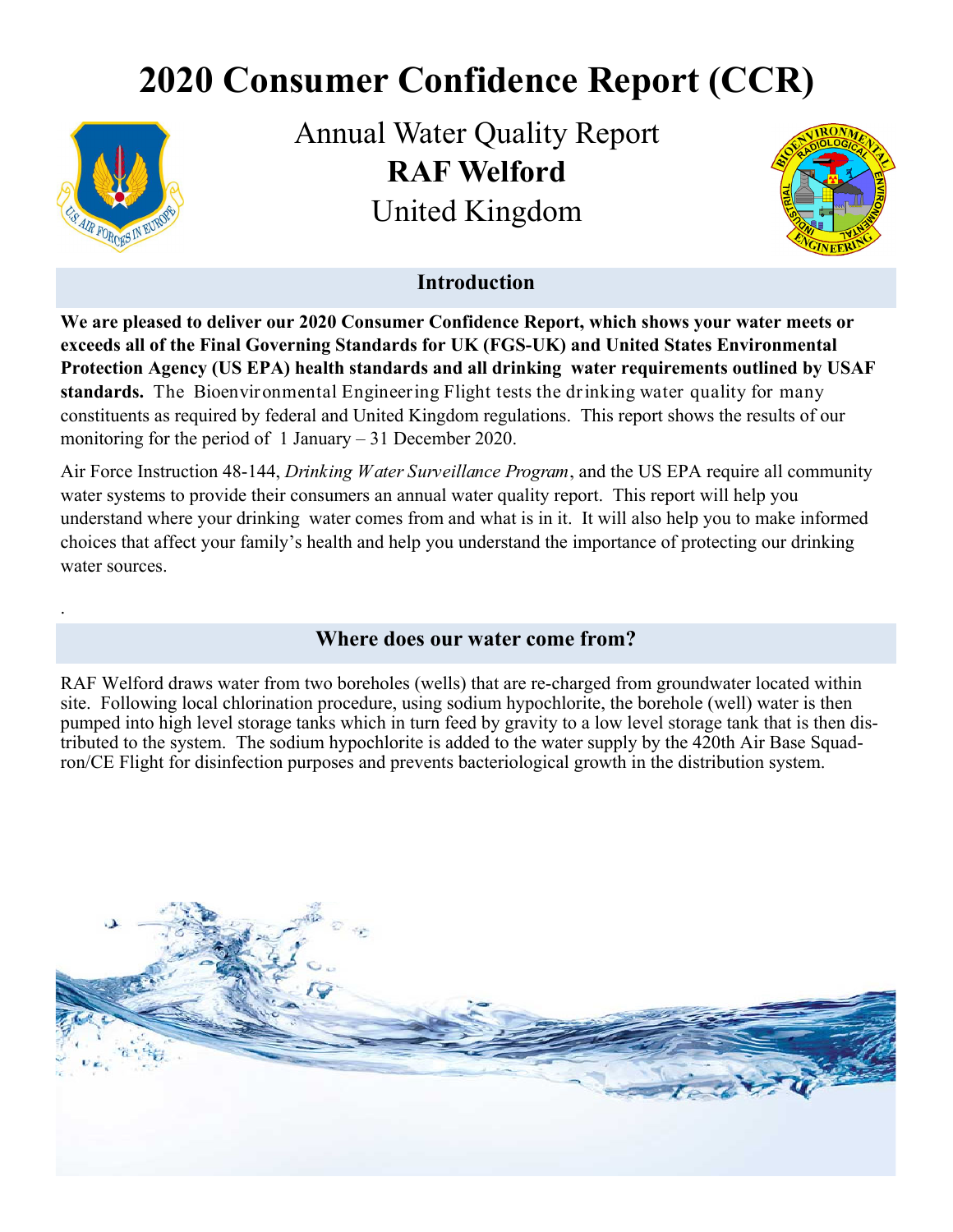## **Drinking Water Sources**

Drinking water, including bottled water, may reasonably be expected to contain at least small amounts of some contaminants. The presence of contaminants does not necessarily indicate that the water poses a health risk. More information about contaminants and potential health effects can be obtained by the US EPA's Safe Drinking Water Hotline (1-800-426-4791).

The sources of drinking water (both tap water and bottled water) include rivers, lakes, streams, ponds, reservoirs, springs, and wells. As water travels over the surface of the land or through the ground, it dissolves naturally-occurring minerals and, in some cases, radioactive material, and can pick up substances resulting from the presence of animals or from human activity.

Contaminants that may be present in source water include:

- *Microbial contaminants,* such as viruses and bacteria, that may come from sewage treatment plants, septic systems, agricultural livestock operations, and wildlife.
- *Inorganic contaminants*, such as salts and metals, which can be naturally-occurring or resulting from urban storm water runoff, industrial or domestic wastewater discharges, oil and gas production, mining, or farming.
- *Pesticides and herbicides* that may come from a variety of sources such as agriculture, urban storm water runoff, and septic systems.
- *Organic chemical contaminants,* including synthetic and volatile organic chemicals that are byproducts of industrial processes and petroleum production, and can also come from gas stations, urban storm water runoff, and septic systems.
- *Radioactive contaminants*, which can be naturally occurring or resulting from oil and gas production and mining activities.

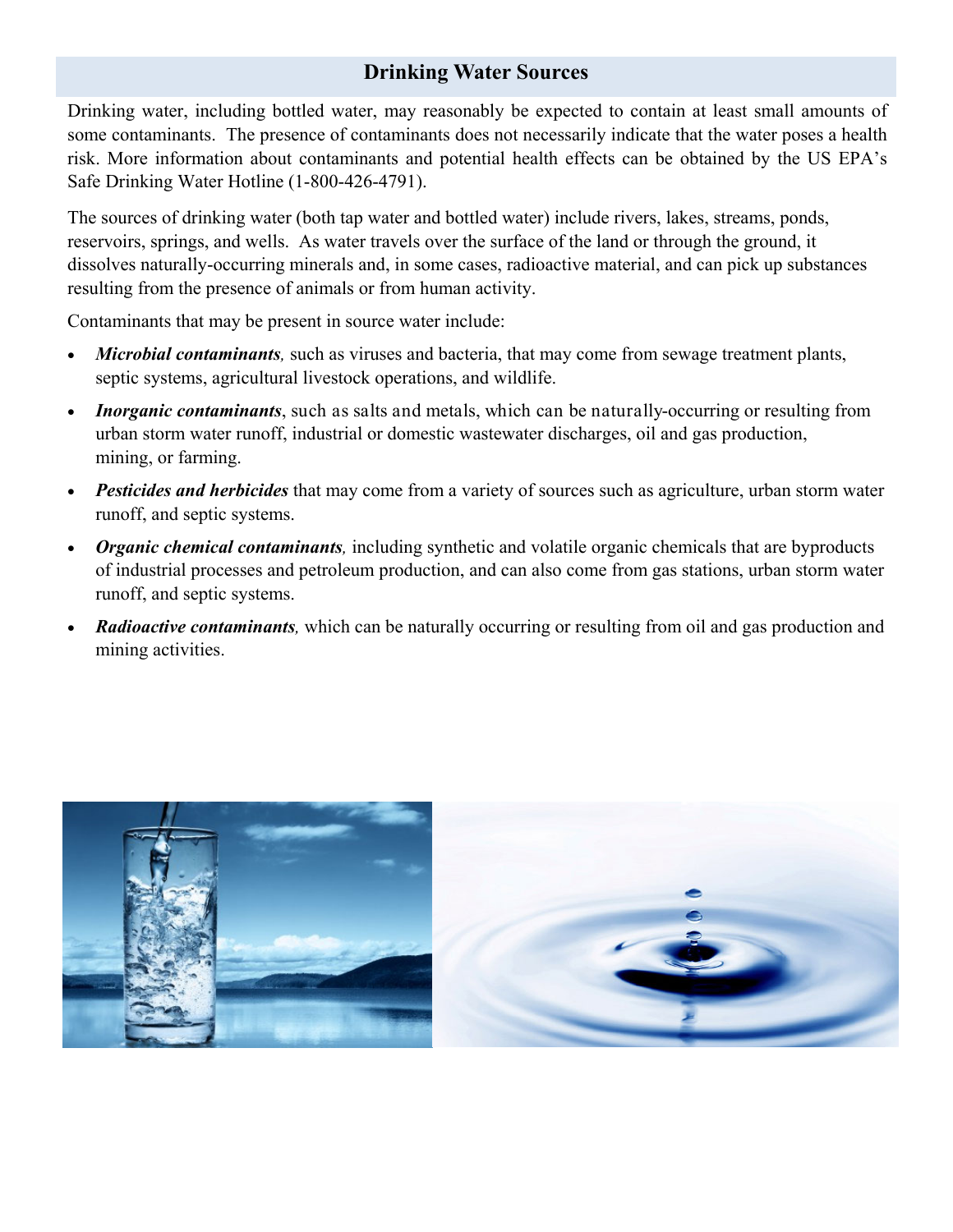## **Water Monitoring Results Summary**

*In order to ensure that tap water is safe to drink, the U.S. Environmental Protection Agency (US EPA) and the Final Governing Standard for United Kingdom (FGS-UK) prescribe regulations that limit the amount of certain contaminants in water provided by public water systems.* 

**Tables 1 – 6 list all of the primary drinking water standard contaminants that were detected during the most recent sampling for the constituent.** The presence of these contaminants in the water does not necessarily indicate that the water poses a health risk. The FGS-UK requires us to monitor certain contaminants less than once per year because the concentrations of these contaminants are not expected to vary significantly from year to year. Some of the data, though representative of the water quality, is more than one-year old.

*NOTE: Terms and abbreviations used in this report are located on the final page of this report.*

| Table 1:<br><b>Detection of Coliform Bacteria</b><br>1 January – 31 December 2020 |                                    |                                                                                                                                             |                                        |                      |            |                                                                                                                                              |
|-----------------------------------------------------------------------------------|------------------------------------|---------------------------------------------------------------------------------------------------------------------------------------------|----------------------------------------|----------------------|------------|----------------------------------------------------------------------------------------------------------------------------------------------|
| <b>Parameters and</b><br><b>Units of Measure</b>                                  | <b>Highest No.</b><br>of Detection | <b>MCL</b>                                                                                                                                  |                                        | <b>PHG</b><br>(MCLG) |            | <b>Typical source of</b><br><b>Bacteria</b>                                                                                                  |
| Coliform, Total                                                                   | $\boldsymbol{0}$                   | No more than 1<br>positive monthly<br>sample                                                                                                |                                        | $\boldsymbol{0}$     |            | Naturally present in the<br>environment                                                                                                      |
| Coliform, Fecal or<br>E.Coli                                                      | $\boldsymbol{0}$                   | A routine sample and<br>repeat sample are total<br>coliform positive and<br>one of these is also fecal<br>coliform or E. Coli posi-<br>tive |                                        | $\overline{0}$       |            | Human and animal<br>fecal waste                                                                                                              |
| Table 2:<br><b>Lead and Copper</b><br>1 January - 31 December 2020                |                                    |                                                                                                                                             |                                        |                      |            |                                                                                                                                              |
| <b>Parameters and</b><br><b>Units of Measure</b>                                  | <b>Samples</b><br><b>Collected</b> | $90^{th}\%$<br><b>Level</b><br>Found                                                                                                        | <b>Sites</b><br><b>Exceeding</b><br>AI | AL                   | <b>PHG</b> | <b>Typical Source of</b><br>Containment                                                                                                      |
| Lead (ppb)                                                                        | 10                                 | 1.26                                                                                                                                        | $\boldsymbol{0}$                       | 10                   | $\theta$   | Internal corrosion of<br>household water<br>plumbing systems;<br>discharges from industrial<br>manufacturers; erosion of<br>natural deposits |
| Copper $(mg/L)$                                                                   | 10                                 | 0.0576                                                                                                                                      | $\mathbf{0}$                           | 1.3                  | 1.3        | Internal corrosion of<br>household water<br>plumbing systems;<br>discharges from industrial<br>manufacturers; erosion of<br>natural deposits |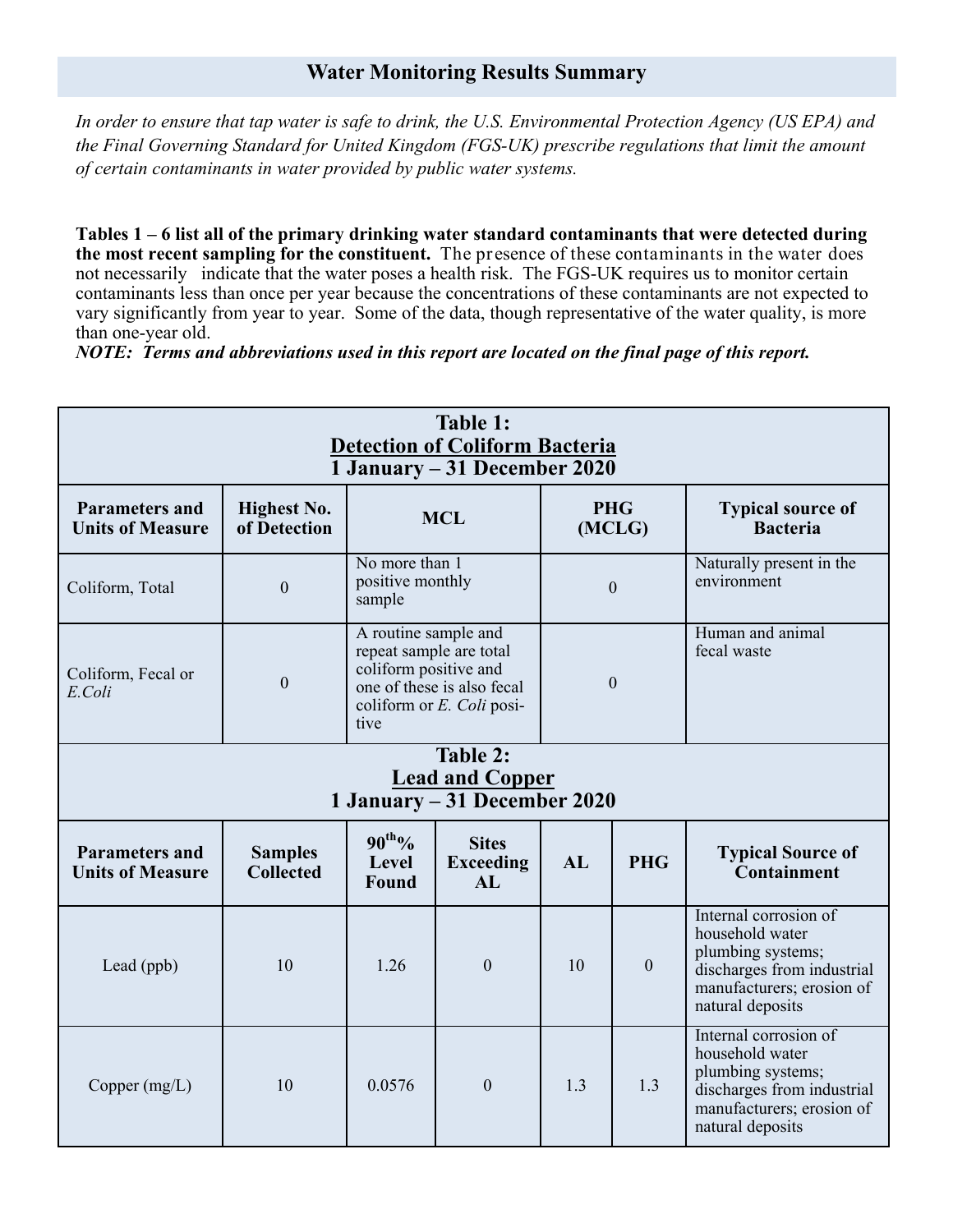| Table 3:<br><b>Inorganic Contaminants</b><br>1 January-31 December 2020 |                                            |                                                     |              |                      |                                                                                                                                                                                             |  |
|-------------------------------------------------------------------------|--------------------------------------------|-----------------------------------------------------|--------------|----------------------|---------------------------------------------------------------------------------------------------------------------------------------------------------------------------------------------|--|
| <b>Parameter and</b><br><b>Units of Measure</b>                         | <b>Highest</b><br>Level<br><b>Detected</b> | <b>Range of</b><br><b>Levels</b><br><b>Detected</b> | <b>MCL</b>   | <b>PHG</b><br>(MCLG) | <b>Major Sources in Drinking Water</b>                                                                                                                                                      |  |
| Antimony (ppb)                                                          | ${}< 0.16$                                 | ${}< 0.16$                                          | 5            | 5                    | Discharge from petroleum refineries; fire<br>retardants; ceramics; electronics and<br>solder                                                                                                |  |
| Arsenic (ppb)                                                           | 0.24                                       | $0.18 - 0.24$                                       | 10           | $\boldsymbol{0}$     | Erosion of natural deposits; runoff from<br>orchards; glass and electronics<br>production wastes                                                                                            |  |
| Boron (ppm)                                                             | 0.015                                      | ${}_{0.012}$ -<br>0.015                             | $\mathbf{1}$ | N/A                  | Released from rocks and soils through<br>weathering                                                                                                                                         |  |
| Bromate (ppb)                                                           | < 2.0                                      | $< 0.99 - 2.0$                                      | 10           | $\theta$             | By-product of drinking water<br>disinfection                                                                                                                                                |  |
| Cadmium (ppb)                                                           | < 0.018                                    | < 0.018                                             | 5            | 5                    | Corrosion of galvanized pipes; erosion<br>of natural deposits; discharge from<br>metal refineries; runoff from waste<br>batteries and paints                                                |  |
| Chromium (ppb)                                                          | 0.27                                       | $0.20 - 0.27$                                       | 50           | 50                   | Discharge from steel and pulp mills;<br>erosion of natural deposits                                                                                                                         |  |
| Cyanide (ppb)                                                           | < 5.5                                      | < 5.5                                               | 50           | 50                   | Discharge from steel/metal factories;<br>discharge from plastic and fertilizer<br>factories                                                                                                 |  |
| Fluoride (ppm)                                                          | 0.13                                       | $0.11 - 0.13$                                       | 1.5          | 1.5                  | Erosion of natural deposits; water<br>additive; discharge from fertilizer and<br>aluminum plants                                                                                            |  |
| Mercury (ppb)                                                           | ${}< 0.022$                                | < 0.022                                             | $\mathbf{1}$ | $\mathbf{1}$         | Erosion of natural deposits; discharge<br>from refineries and factories; runoff<br>from landfills; runoff from cropland                                                                     |  |
| Nitrate (as $N$ ) (mg/L)                                                | < 0.15                                     | < 0.15                                              | 10           | 10                   | Runoff and leaching from fertilizer use;<br>leaching from septic tanks and sewage;<br>erosion of natural deposits                                                                           |  |
| Nitrite (as N) $(mg/L)$                                                 | ${}_{0.0058}$                              | ${}< 0.0058$                                        | 0.15         | 0.15                 | Runoff and leaching from fertilizer use;<br>leaching from septic tanks and sewage;<br>erosion of natural deposits                                                                           |  |
| Selenium (ppb)                                                          | ${}_{0.83}$                                | ${}_{0.83}$                                         | 10           | 10                   | Discharge from petroleum, glass, and<br>metal refineries; erosion of natural<br>deposits; discharge from mines and<br>chemical manufacturers; runoff from<br>livestock lots (feed additive) |  |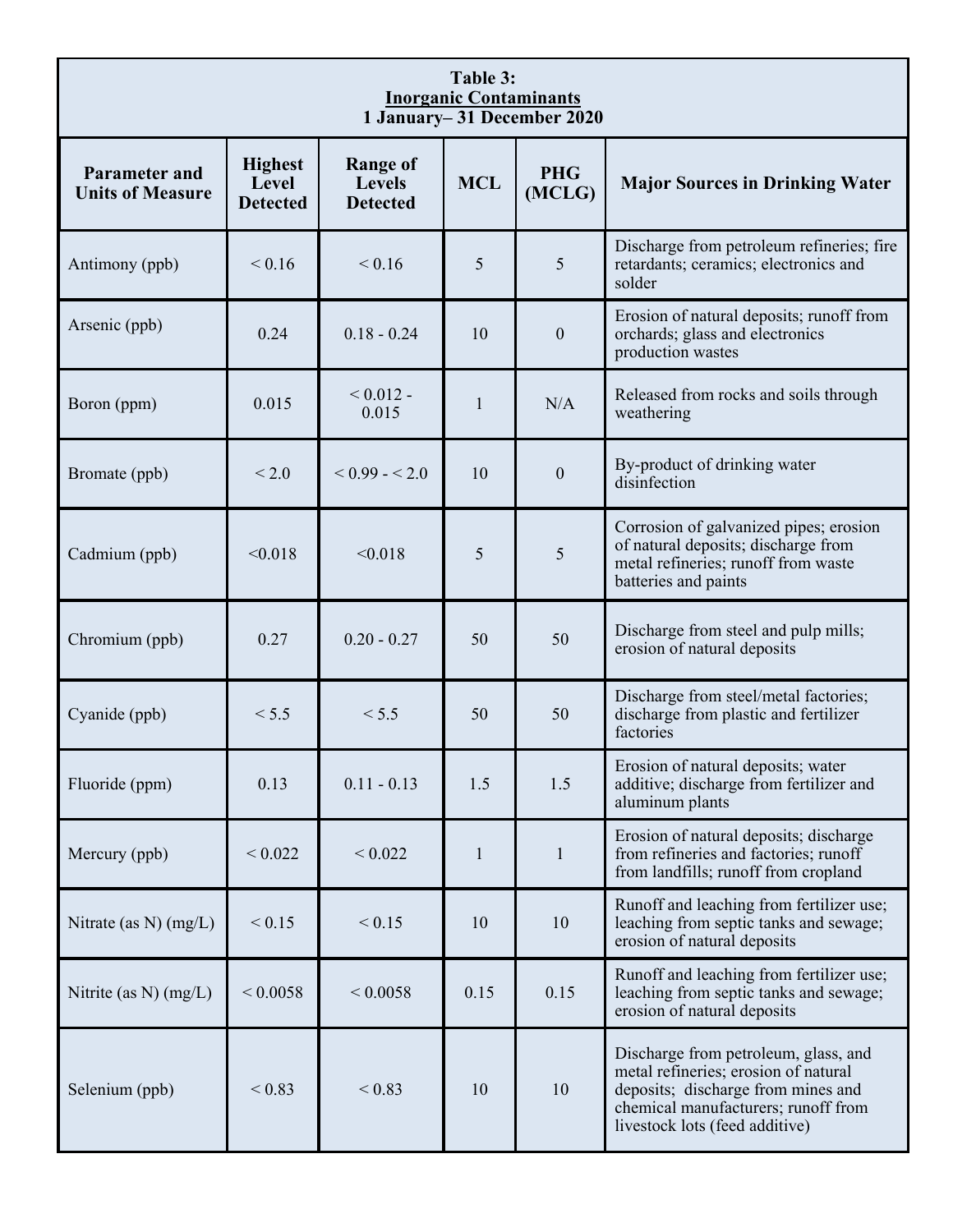| Table 4:<br><b>Volatile Organic Compounds</b><br>1 January - 31 December 2020  |                                    |                                           |            |                      |                                                                               |  |
|--------------------------------------------------------------------------------|------------------------------------|-------------------------------------------|------------|----------------------|-------------------------------------------------------------------------------|--|
| <b>Parameters and</b><br><b>Units of Measure</b>                               | <b>Highest No.</b><br>of Detection | <b>Range of Levels</b><br><b>Detected</b> | <b>MCL</b> | <b>PHG</b><br>(MCLG) | <b>Major Sources in</b><br><b>Drinking Water</b>                              |  |
| Benzene (ppb)                                                                  | 0.027                              | $< 0.013 - 0.027$                         | 1          | $\mathbf{0}$         | Discharge from factories;<br>leaching from gas storage<br>tanks and landfills |  |
| 1-2-Dichloroethane<br>(ppb)                                                    | ${}< 0.079$                        | ${}_{0.079}$                              | 3          | $\boldsymbol{0}$     | Discharge from industrial<br>chemical factories                               |  |
| TTHMs [Total tri-<br>halomethanes] (ppb)                                       | 13                                 | 13                                        | 80         | N/A                  | By-product of drinking<br>water disinfection                                  |  |
| HAA5 [Haloacetic<br>acids] (ppb)                                               | $\overline{7}$                     | $\overline{7}$                            | 60         | 60                   | By-product of drinking<br>water disinfection                                  |  |
| Table 5:<br><b>Radioactive Contaminants</b><br>1 January – 31 December 2020    |                                    |                                           |            |                      |                                                                               |  |
| <b>Parameters and</b><br><b>Units of Measure</b>                               | <b>Highest No.</b><br>of Detection | <b>Range of Levels</b><br><b>Detected</b> | <b>MCL</b> | <b>PHG</b><br>(MCLG) | <b>Major Sources in</b><br><b>Drinking Water</b>                              |  |
| Gross Alpha (Bq/L)                                                             | < 0.04                             | ${}< 0.04$                                | 0.555      | $\boldsymbol{0}$     | Erosion of natural<br>deposits                                                |  |
| Gross Beta $(Bq/L)$                                                            | 0.07                               | $0.03 - 0.07$                             | 1.85       | $\overline{0}$       | Erosion of natural<br>deposits                                                |  |
| Table 6:<br><b>Synthetic Organic Compounds</b><br>1 January – 31 December 2020 |                                    |                                           |            |                      |                                                                               |  |
| <b>Parameters and</b><br><b>Units of Measure</b>                               | <b>Highest No.</b><br>of Detection | <b>Range of Levels</b><br><b>Detected</b> | <b>MCL</b> | <b>PHG</b><br>(MCLG) | <b>Major Sources in</b><br><b>Drinking Water</b>                              |  |
| Benzo(a)pyrene<br>(ppb)                                                        | ${}< 0.00056$                      | ${}< 0.00056$                             | 0.01       | $\mathbf{0}$         | Leaching from linings of<br>water storage tanks and<br>distribution lines     |  |
| Pesticides, total<br>(calculated) (ppm)                                        | $\boldsymbol{0}$                   | $\pmb{0}$                                 | 0.0005     | $\boldsymbol{0}$     | Leeching from farm land                                                       |  |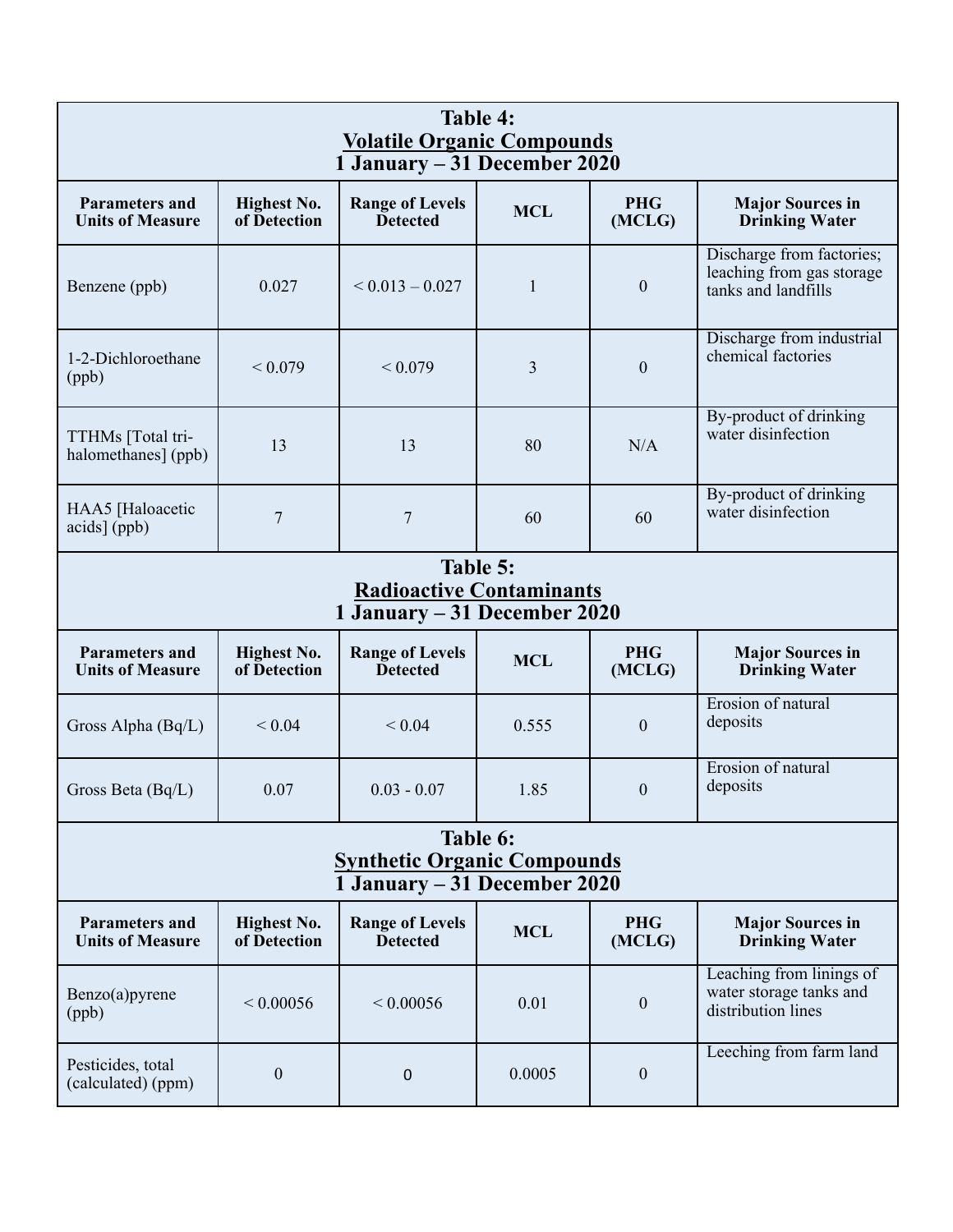| Table 7:<br><b>Secondary Drinking Water Standards</b><br>1 January – 31 December 2020 |                                                |                                                     |            |                      |                                                              |
|---------------------------------------------------------------------------------------|------------------------------------------------|-----------------------------------------------------|------------|----------------------|--------------------------------------------------------------|
| <b>Parameters and</b><br><b>Units of</b><br><b>Measure</b>                            | <b>Highest No.</b><br>of Detection             | <b>Range of</b><br><b>Levels</b><br><b>Detected</b> | <b>MCL</b> | <b>PHG</b><br>(MCLG) | <b>Major Sources in Drinking</b><br>Water                    |
| Chloride (ppm)                                                                        | 28                                             | $21 - 28$                                           | 250        | N/A                  | Runoff/leaching from natural<br>deposits; seawater influence |
| Color (ppm)                                                                           | ${}_{0.18}$                                    | ${}_{0.18}$                                         | 20         | N/A                  | Naturally-occurring organic<br>materials                     |
| Iron (ppb)                                                                            | 2.7                                            | $< 2.3 - 2.7$                                       | 200        | N/A                  | Leaching from natural deposits;<br>industrial wastes         |
| Manganese (ppb)                                                                       | ${}< 0.36$                                     | ${}< 0.36$                                          | 50         | N/A                  | Leaching from natural deposits;<br>industrial wastes         |
| Odor                                                                                  | Acceptable to Consumers and no Abnormal Change |                                                     |            |                      | Naturally-occurring organic<br>materials                     |
| Sulfate (ppm)                                                                         | 7.3                                            | $5.4 - 7.3$                                         | 250        | N/A                  | Runoff/leaching from natural<br>deposits; industrial wastes  |
| Taste                                                                                 | Acceptable to Consumers and no Abnormal Change |                                                     |            |                      | Naturally-occurring organic<br>materials                     |
| Turbidity (NTU)                                                                       | ${}< 0.20$                                     | ${}< 0.20$                                          | 4          | N/A                  | Soil runoff                                                  |

## **Additional Information**

#### **Nitrate**

Although the level of nitrate (refer to table 3 on water quality data, p. 4) is consistently below the health effect level, the EPA requires the following information be included in this report: "Nitrate in drinking water at levels above 10 ppm is a health risk for infants of less than 6 months of age. High nitrate levels in drinking water can cause blue-baby syndrome. Nitrate levels may rise quickly for short periods of time because of rainfall or agricultural activity. If you are caring for an infant, you should ask advice from your health care provider."

#### **Lead**

If present, elevated levels of lead can cause serious health problems, especially for pregnant women and young children. Lead in drinking water is primarily from materials and components associated with service lines and home plumbing. When your water has been sitting for several hours, you can minimize the potential for lead exposure by flushing your tap for 30 seconds to 2 minutes before using water for drinking or cooking. If you are concerned about lead in your water, you may wish to have your water tested. Information on lead in drinking water, testing methods, and steps you can take to minimize exposure is available from the Safe Drinking Water Hotline at: 1-800-426-4791 or at http://www.epa.gov/safewater/lead.